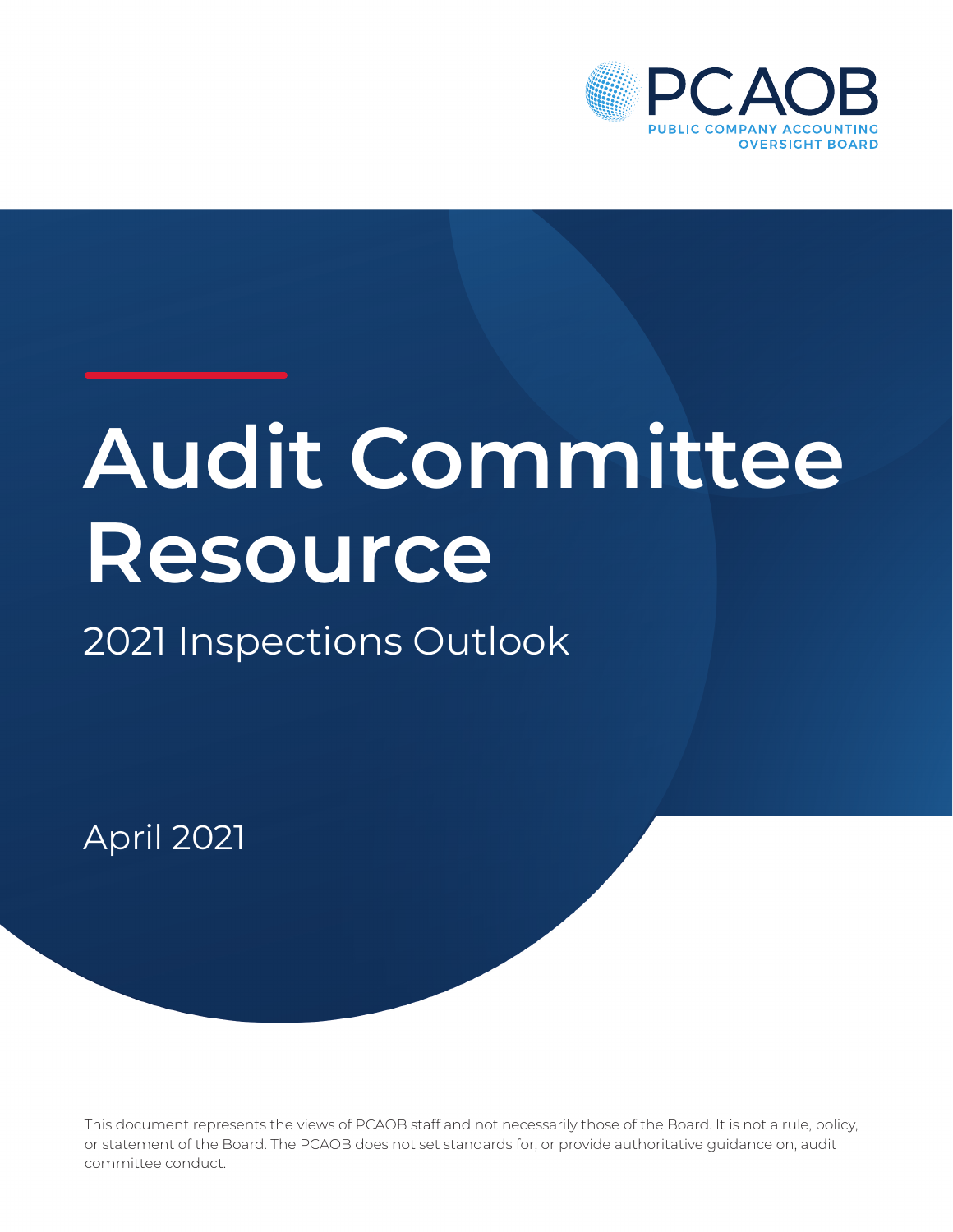The Public Company Accounting Oversight Board's (PCAOB) *[Staff Outlook for 2021 Inspections](https://pcaobus.org/documents/staff-outlook-2021-inspections-spotlight.pdf)*, provides an overview of the principal changes we are making to inspections in 2021 and highlights important areas of planned inspection focus, including how we are responding to the financial reporting and audit risks posed by the COVID-19 pandemic. We also discuss how we intend to enhance the unpredictability of our inspections including enhancing our selection of nontraditional financial statement areas for review.

While audit committees of inspected public companies may use the information in that publication, in addition to required communications from the auditors, this document suggests certain questions that audit committees—at their discretion—could use to further engage with their auditors.

## AUDITOR'S RISK ASSESSMENTS

• How have the pandemic and associated economic factors influenced the auditor's risk assessments for the current year's audit?

#### Audit Committee **Outreach**

We remain committed to seeking views and feedback from audit committees on how to further drive improvements in audit quality and will continue these activities. An integral part of this engagement is our interaction with audit committees during the inspection process. Between 2019 and 2020, we had one-on-one conversations with nearly 700 audit committee chairs as part of our process, and in 2021, we will continue to invite the audit committee chairs of most of the U.S. public companies whose audits we inspect to speak with us.

To learn more about what we have heard from audit committee chairs, please visit our **[Information for Audit Committees](https://pcaobus.org/Pages/AuditCommitteeMembers.aspx)** web page.

- How has the auditor considered the relevant economic factors that could affect the public company's ability to continue as a going concern?
	- o If applicable, how has the auditor evaluated management's plans to alleviate substantial doubt about the public company's ability to continue as a going concern, and the related financial statement disclosures?
- How has the auditor assessed risks of material misstatement related to the public company's technology systems, including relevant cyber threats, and how has it addressed those potential risks?

## FIRMS' QUALITY CONTROL SYSTEMS

- Has the firm changed any aspects of its quality control system to account for the COVID-19 pandemic and related economic uncertainty (e.g., leadership communications, consultation requirements, and client acceptance and continuance procedures)? If so, how?
- How does the firm's quality control system promote a culture that emphasizes audit quality?

## HOW FIRMS COMPLY WITH AUDITOR INDEPENDENCE REQUIREMENTS

- How does the firm monitor compliance with Securities and Exchange Commission and PCAOB independence requirements, including compliance with obtaining preapprovals for non-audit services?
- How can the audit committee and management assist the auditor in complying with independence requirements?